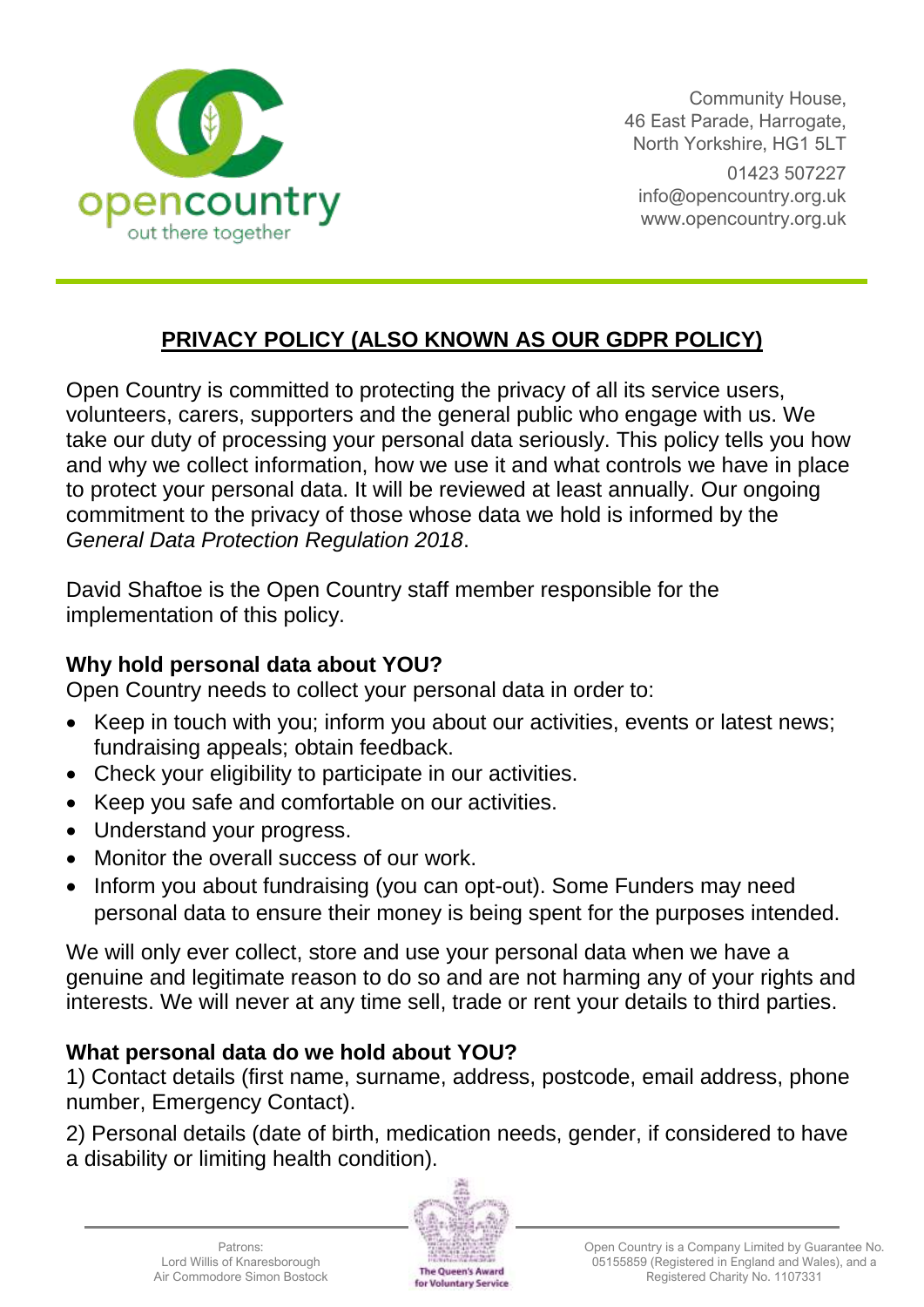3) Information about you that help us get to know you better or fulfils our obligations to funders:

- Your contact preferences post, email or phone. You may change the way in which you receive information from us at any time.
- Records of activities you have attended.
- Records of your correspondence with us.
- Photos and digital images including you where you have given us consent to hold them.

4) You can opt-out of receiving fundraising information, but if you have chosen to support us financially we may hold:

- Your bank details
- Records of donations you've made to us
- Gift aid forms

5) If any accident occurs in the course of our work then we'll keep a record of this (which may include personal data and sensitive personal data).

6) For certain funded courses we may hold Eligibility information such as:

- Documentation evidencing your employment status (e.g. JCP/DWP letters)
- Information about your economic status
- Prior attainment level (qualifications held)
- Other personal information, including whether you are an ex-offender, have a disability or limiting health condition
- Information about your current situation and any barriers you are facing, about your skills and abilities and about your goals and aspirations for the project.
- Questionnaires about your participation in our work e.g. around skills, finances, work experience, self-confidence and well-being.
- Information about your progression from the project into work, education, training or job-search.
- Evaluation information about your experience of the project

# **WHERE do we obtain your personal data from?**

We may collect your details in a number of ways:

- You will provide it for us or else a family member / key worker will collect data directly from you. We will update this at least every two years.
- When you take part in one of our activities.
- When you respond to a survey or correspond with us.
- We may take records at meetings and activities you attend.
- We may collect information from your use of our website e.g. IP address (see *Appendix 1: How do we use cookies?*).
- From third party sources when you have given them permission to share this, such as Social Services or sign-posting groups.

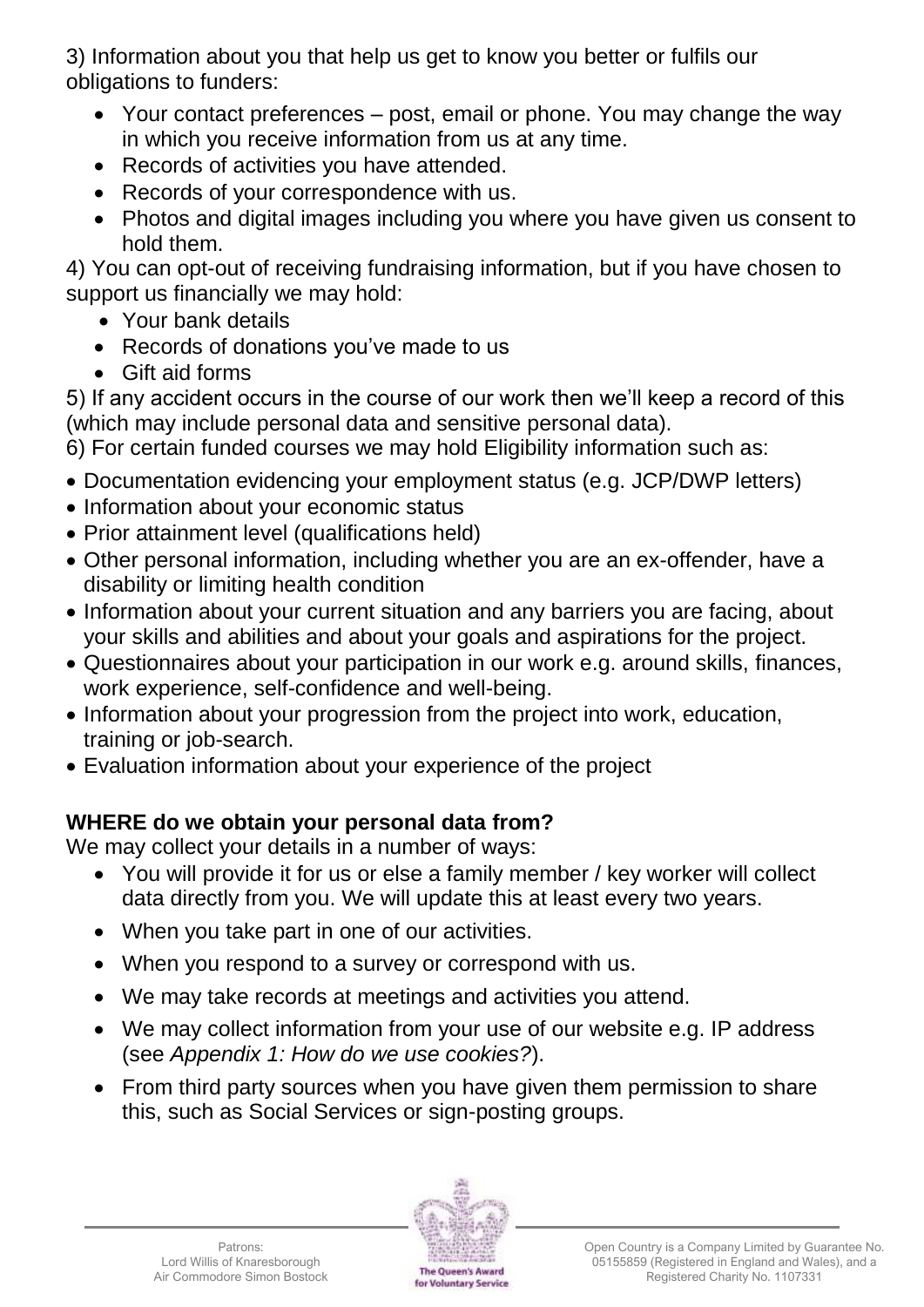## **What is the LEGAL basis for Open Country collecting & processing your data**?

When you provide your data to Open Country, we become the 'data controller' for the purpose of the 'Data Protection Act 1998' and the 'General Data Protection Regulation 2018'. Open Country is often contractually obliged to collect data, for Example, under the terms of our Social Services funding or an ESF programme.

### **Will the data be TRANSFERRED to any other organisation?**

Open Country may occasionally share or disclose personal data to provide its services to partners such as:

- Delivery partners to help them provide a service to you.
- We may disclose information to other statutory third parties when obliged to by law e.g. for purposes of safeguarding, taxation or criminal investigations.
- Funders, for monitoring purposes.
- Third-parties to let them fulfil their services to us. Their services may include software, systems, IT support, auditors and cloud hosting services.

When Open Country shares your personal data, it does so in line with data privacy and security requirements. If you want any more information from any of the recipients or to use any rights regarding the information they hold, please contact Open Country using the details at the end of this notice. We will never sell, trade or rent your details to third parties. Neither is any of our data transferred internationally.

## **HOW LONG does Open Country keep your data?**

We will only use and store information for as long as it is required for the purposes it was collected for. We continually review what information we hold and delete securely what is no longer required. We normally dispose of a participant's data if they have not been out with us for one year but we keep countryside activity registers for 30 years, mainly for safeguarding purposes.

## **Keeping your data SAFE**

We will securely collect, hold and carefully use your data using strict internal procedures.

All the personal data we process is held securely at our premises in Harrogate or Wakefield and processed by our staff in accordance with guidance issued by the *Information Commissioner's Office*. **Our registration reference is** *Z3599363*.

Your information may be held on hard copy, locked away in a filing cabinet, fireproof safe or storage room, or on a password-encrypted computer, laptop or USB stick.

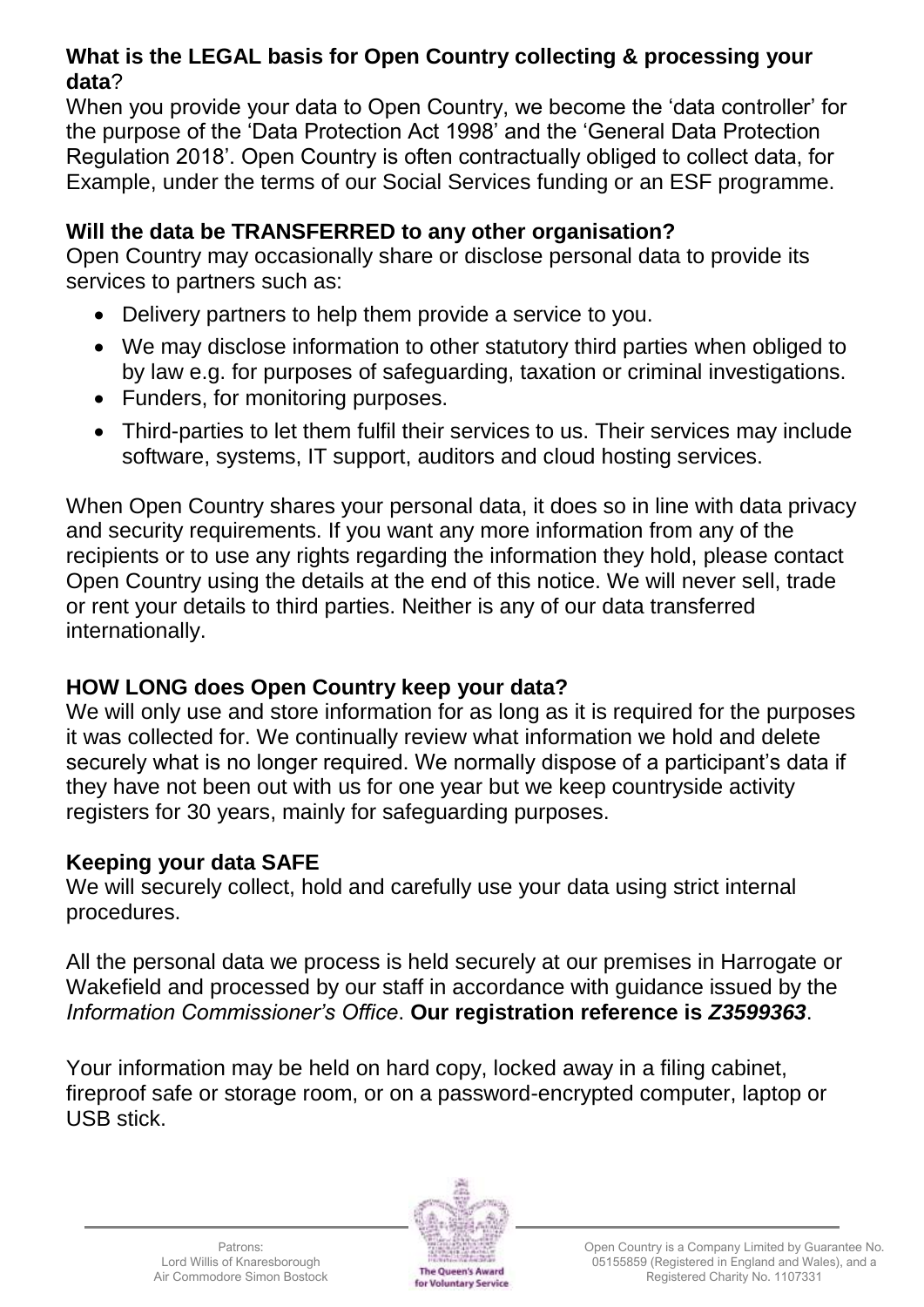Open Country checks our delivery partners and suppliers adhere to good data protection practice.

You can contact us using the details at the end of this notice if you want more information about how we protect your personal data.

## **Your RIGHTS**

- Informed this privacy notice outlines how we capture, store and use your data. If you have any questions about any elements of this policy, please contact us.
- Access you can request access to the information we hold about you. through a *Subject Access Request*, we will respond in writing within one month of receiving your request. There is generally no charge to you for provision of this information, except in the case of large, complex or repeated requests.
- Correction you can ask us to correct or complete data we hold about you.
- Remove you can ask us to remove data we hold about you that we do not need for legal or contractual reasons.
- Portability you can request a copy of all the data we hold on you in a form that can be transferred to other organisations.
- Restrict Processing you can stop us from processing your data in certain circumstances.
- Object you can object to us using your data for certain forms of processing e.g. marketing. You can also raise a complaint about our data handling to the *Information Commissioner's Office*.

Open Country will not sell your data or use it for marketing purposes. If we would like to use your data for any other purpose, we will contact you to request consent before we do so.

## **How do we contact YOU?**

We may contact you by post, telephone or email to keep you informed about our activities. We provide the opportunity for you to opt-out from receiving our communications or to update your contact preferences at any time.

## **How to contact OPEN COUNTRY:**

Write to Community House, 46 East Parade, Harrogate, North Yorks, HG1 5LT

**For Wakefield users only**, Thornes Park, Thornes Road, Wakefield, WF2 8QL.

Telephone 01423 507227 and speak to a member of the team or email [info@opencountry.org.uk](mailto:info@opencountry.org.uk)